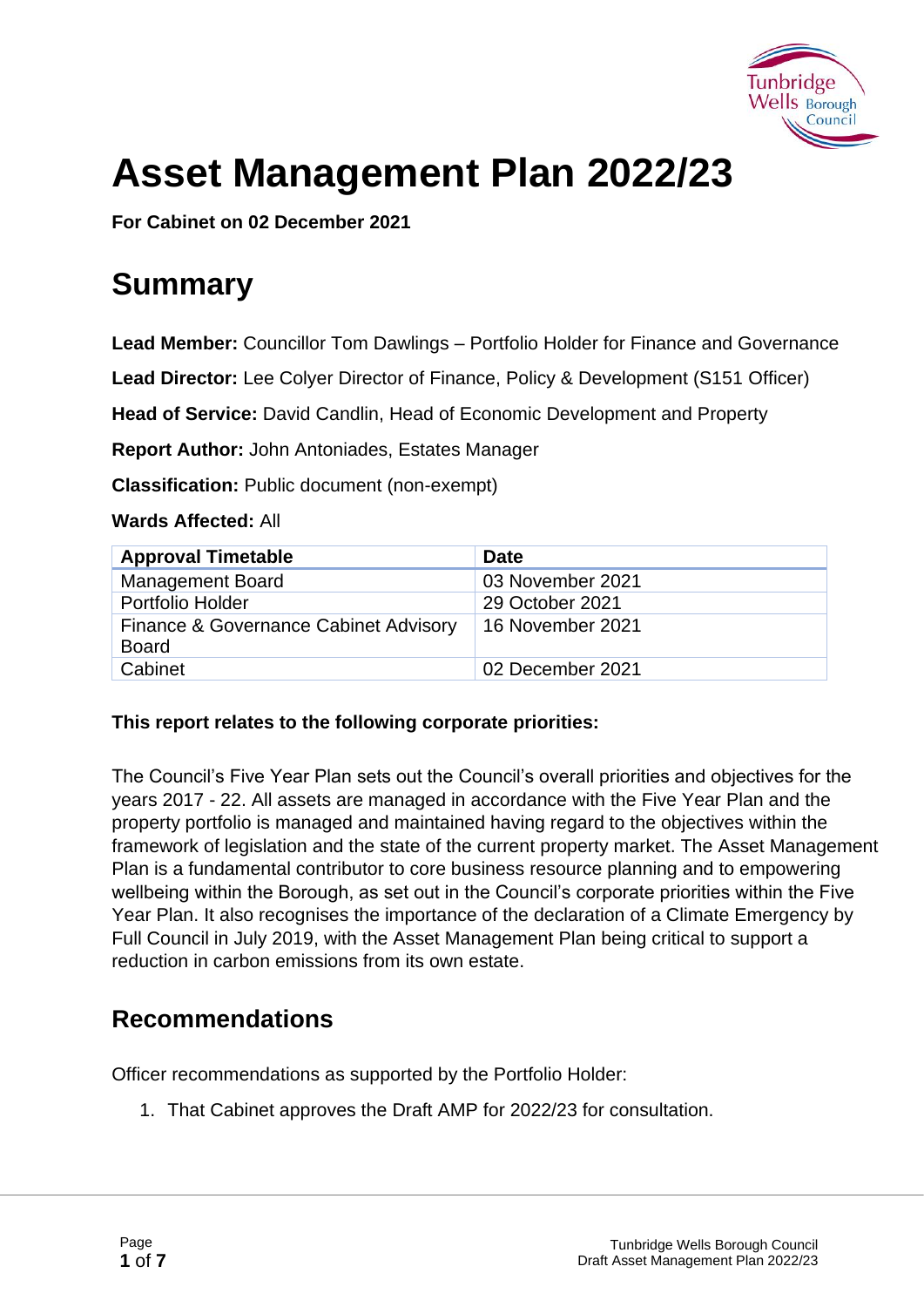## **1. Introduction and Background**

- 1.1 The Asset Management Plan (AMP) for the period 2022/23 provides a management strategy for the Council's property assets. It details the principles, procedures and mechanisms to be adopted that effectively and efficiently manage the Property Asset Portfolio. It summarises the value and composition of the current portfolio and evaluates specific actions for the previous financial year relating to the Council's property estate and identifies the main portfolio ambitions for 2022/23. The AMP has been produced in October 2021 part way through the financial year and therefore figures and details will change as the year progresses. Some figures are subject to updating as the year progresses and will be added to this report as the report is finalised.
- 1.2 The portfolio is currently valued at £102.35M (31/03/2021).
- 1.3 So far this financial year the Council has negotiated lease renewals, new lettings and rent reviews to an increased value of approximately £86.4K (22/11/2021) annually on Council property, excluding transfers to the new property company. Property and Estates Services have established and will support the activities of Tunbridge Wells Property Holdings Ltd.
- 1.4 All property rentals that are subject to an annual rental increase at the RPI were increased over this financial year to date, resulting in a rental increase of £7.6K (22/11/2021) per annum (included in the figure given in 1.3). These reviews are usually based on the previous year's RPI figure which was 2.9% for April 2020/21.
- 1.5 Vacant space on the portfolio has been reduced by letting or licensing space to reduce occupation liabilities and to achieve rental income. Property and Estates continues with the disposal of surplus land held by the Council from the review that was commenced a few years ago, continuing to identify and dispose of specific sites for development for affordable housing, for private residential development or other regenerative purposes.
- 1.6 The Planned Maintenance Programme for the financial year 2021/22 will have completed works to the value of £625K to ensure compliance with statutory requirements and to carry out priority repairs and upgrades to maintain assets and as indicated in the 10 year PMP additional planned maintenance expenditure will be required to maintain assets and prevent dilapidation.
- 1.7 Capital projects to the value of £9.722M have been progressed or completed 2021/22.
- 1.8 Capital receipts to the value of £2.6M (22/11/2021) have been received from the disposal of surplus land and assets of which £1.74M was passed to Southborough Town Council for the land they owned as part of the Bright Ridge/Speldhurst Road, Southborough disposal.
- 1.9 No property assets have been acquired during this period.
- 1.10 The AMP outlines the forward projection and management strategy for the Property Asset Portfolio in 2022/23. It identifies the aims and objectives for next year.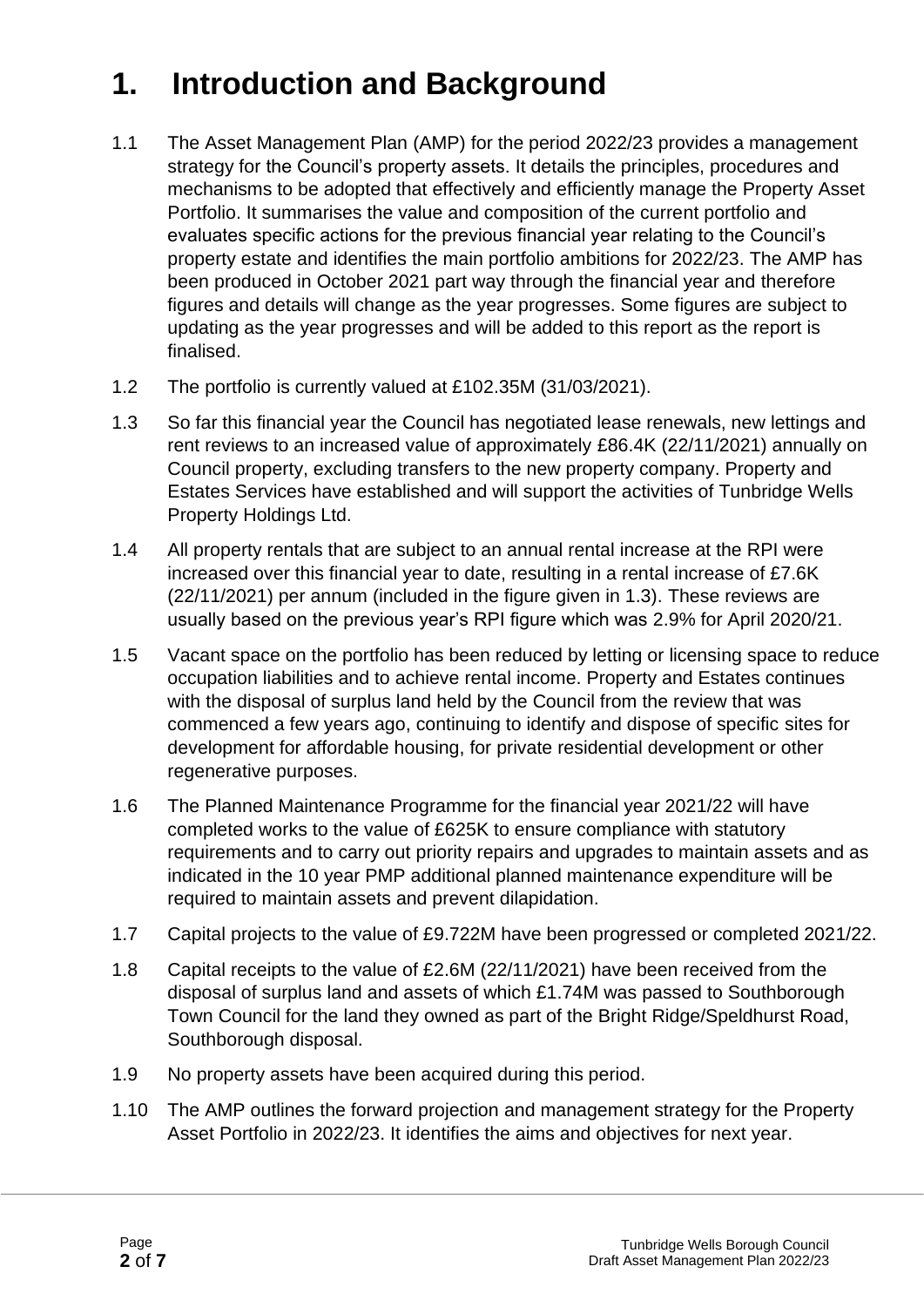1.11 Following the declaration of global climate and biodiversity emergencies by the Council in July 2019 the Climate Emergency Advisory Panel contracted Laser to produce a Carbon Audit and a Carbon Reduction Plan. The initial results of this work in respect of the Councils estate are set out under sustainability in the cross-cutting considerations of this covering report. Recommendations arising from this work have been included in the revised draft AMP 2022/23. The AMP will be critical in identifying, planning, and delivering on energy saving and carbon reduction interventions.

### **2. Options Considered**

- 2.1 **Option 1:** That Cabinet approves the Draft AMP for 2022/23 for consultation.
- 2.2 **Option 2:** To not consult but to proceed to a decision.

### **3. Preferred Option and Reason**

- 3.1 **Option 1:** That Cabinet approves the Draft Asset Management Plan 2022/23 for consultation to strengthen local democratic engagement that facilitates adoption of the AMP by due process, assists the authority to improve its efficiency and focus on its delivery of objectives by aiding the decision making process.
- 3.2 The later adoption of the Asset Management Plan will help the authority to improve its efficiency and focus on delivering its objectives, aiding the decision-making process. The Asset Management Plan is a requirement of the Constitution and of local government statute.

## **4. Consultation on Options**

- 4.1 The AMP is going through the due process in accordance with the Constitution.
- 4.2 Management Board approved the Draft Asset Management Plan 2022/23 on 04 November 2021 for consideration of Finance & Governance Cabinet Advisory Board.
- 4.3 Finance & Cabinet Advisory Board approved the Draft Asset Management Plan 2022/23 on 16 November 2021 for consideration of Cabinet.

### **5. Implementation**

5.1 If Management Board approves the AMP, Finance & Governance Cabinet Advisory Board will need to consider the AMP before any recommendation is made to Cabinet.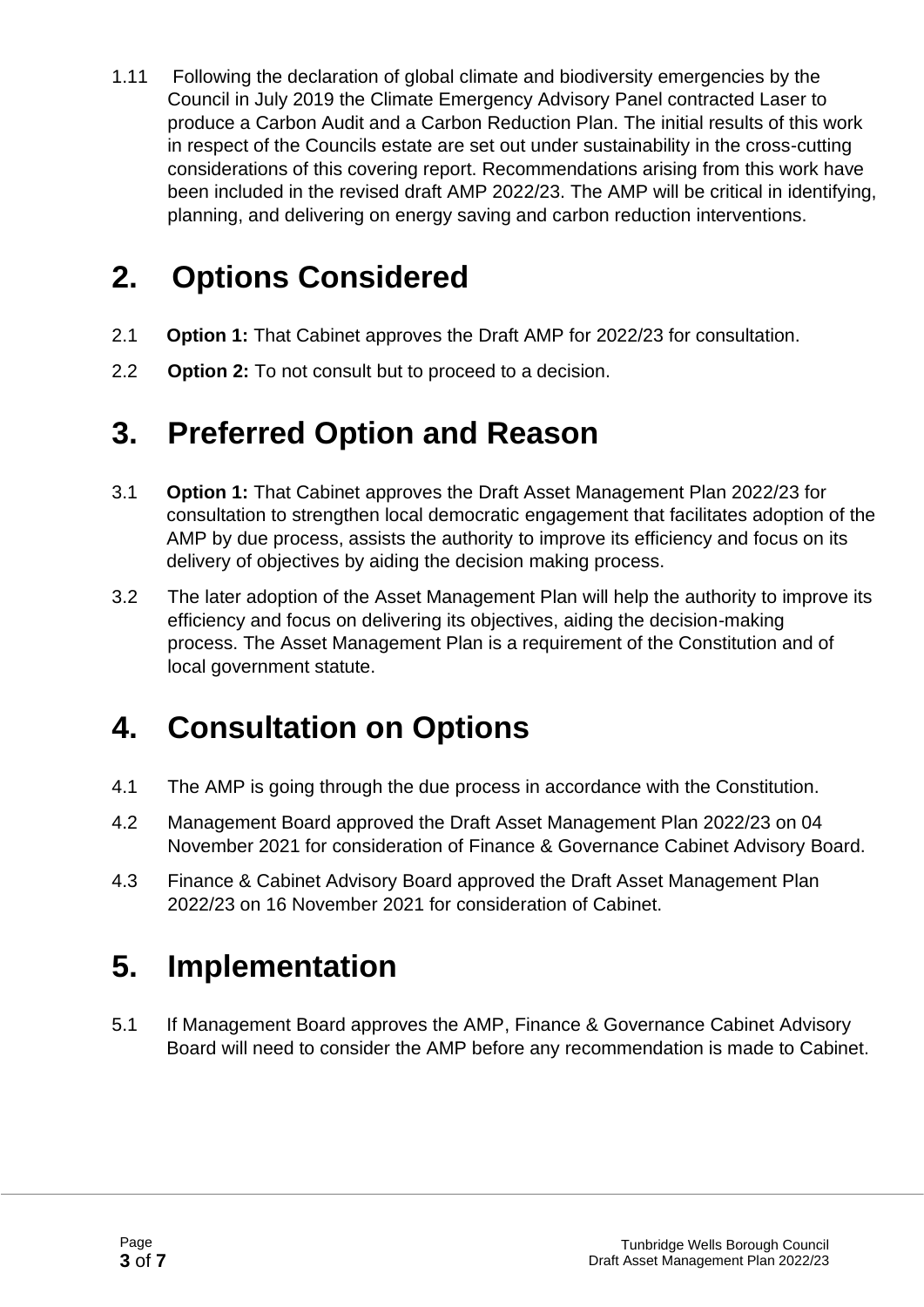## **6. Appendices and Background Documents**

The following documents are to be published with and form part of the report:

- Appendix A: Plan Document
- Appendix B: Text for Ten Year Maintenance Plan
- Appendix C: 10 year PMP
- Appendix D: Asset Register (Investment)
- Appendix E: Asset Register (Operational)
- Appendix F: Asset Register (Non-Operational)

## **7. Cross Cutting Issues**

#### **A. Legal (including the Human Rights Act)**

Section 151 of the Local Government Act 1972 requires councils to put in place proper processes for the management of their finances, including their assets. The Asset Management Plan demonstrates the Council's commitment to fulfilling its duties under the Act.

The Local Government Act 1972, section 111(1) empowers a local authority to do any thing (whether or not involving the expenditure, borrowing or lending of money or the acquisition or disposal of any property or rights) which is calculated to facilitate, or is conducive or incidental to, the discharge of any of their functions. This enables the Council as part of its asset management strategy to acquire and/or dispose of assets meeting relevant statutory requirements.

In particular, section 120(1)(2) of the 1972 Act enables the Council to acquire land to be used for the benefit, improvement or development of their area; or for the purpose of discharging the Council's functions.

Section 123(2) of the 1972 Act enables the Council to dispose of land or property for the best consideration reasonably obtainable, otherwise the consent of the Secretary of State will be required subject to certain conditions.

Acting on the recommendations is within the Council's powers as set out in the above statutory provisions.

#### **Human Rights Act**

There are no consequences arising from the recommendation that adversely affect or interfere with individuals' rights and freedoms as set out in the Human Rights Act 1998.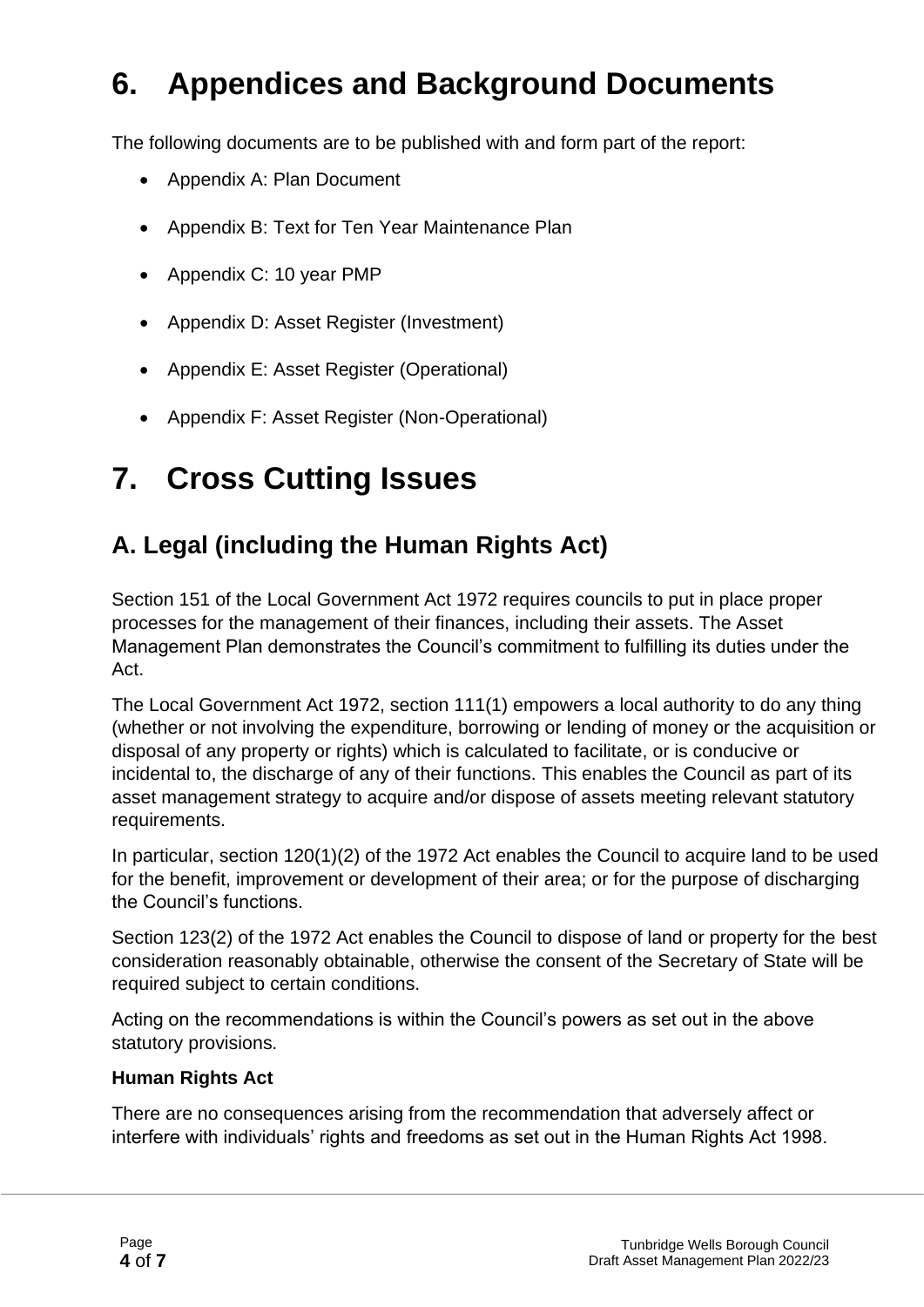#### **B. Finance and Other Resources**

Ensuring that assets are properly managed and accounted for will impact on maintenance expenditure, revenue income and capital receipts.

Jane Fineman, Head of Finance, Procurement and Parking

### **C. Staffing**

Work will be prioritised to be undertaken by permanent staff, but specialist consultants will be appointed when necessary, subject to approval, in order to deliver the aims and objectives of the AMP.

Nicky Carter, Head of HR, Customer Service and Culture

#### **D. Risk Management**

Strong asset management should ensure that risks are quickly identified and that there are procedures in place to remedy them.

John Antoniades, Estates Manager

#### **E. Environment and Sustainability**

The Council passed a notice of motion of a Climate Emergency in July 2019, by agreeing an ambition to make the Council's operations carbon neutral by 2030. A carbon audit completed August 2020 (based on 2018/19 data) to identify the Councils carbon footprint shows that it's buildings account for 68% of its total carbon emissions. Therefore, reducing emissions from buildings owned or for which the Council is responsible for, will be essential if the Council is to meet its ambition of being carbon neutral by 2030.

To achieve this ambition the following actions are recommended: -

- Recognise the scale of emission reduction required to achieve the objective.
- Provide clear policy direction relating to the property portfolio, estate rationalisation and long-term use of buildings.
- Develop a clear pathway in terms of the property portfolio to achieve the Council's ambition on being carbon neutral by 2030
- An assessment of each project including maintenance schemes to identify the impacts on carbon emission, cost effectiveness of retrofits, energy reduction measures etc. to make an informed decision on meeting the ambition of being carbon neutral by 2030. Including the long-term financial implications and reputational risks of not meeting this goal.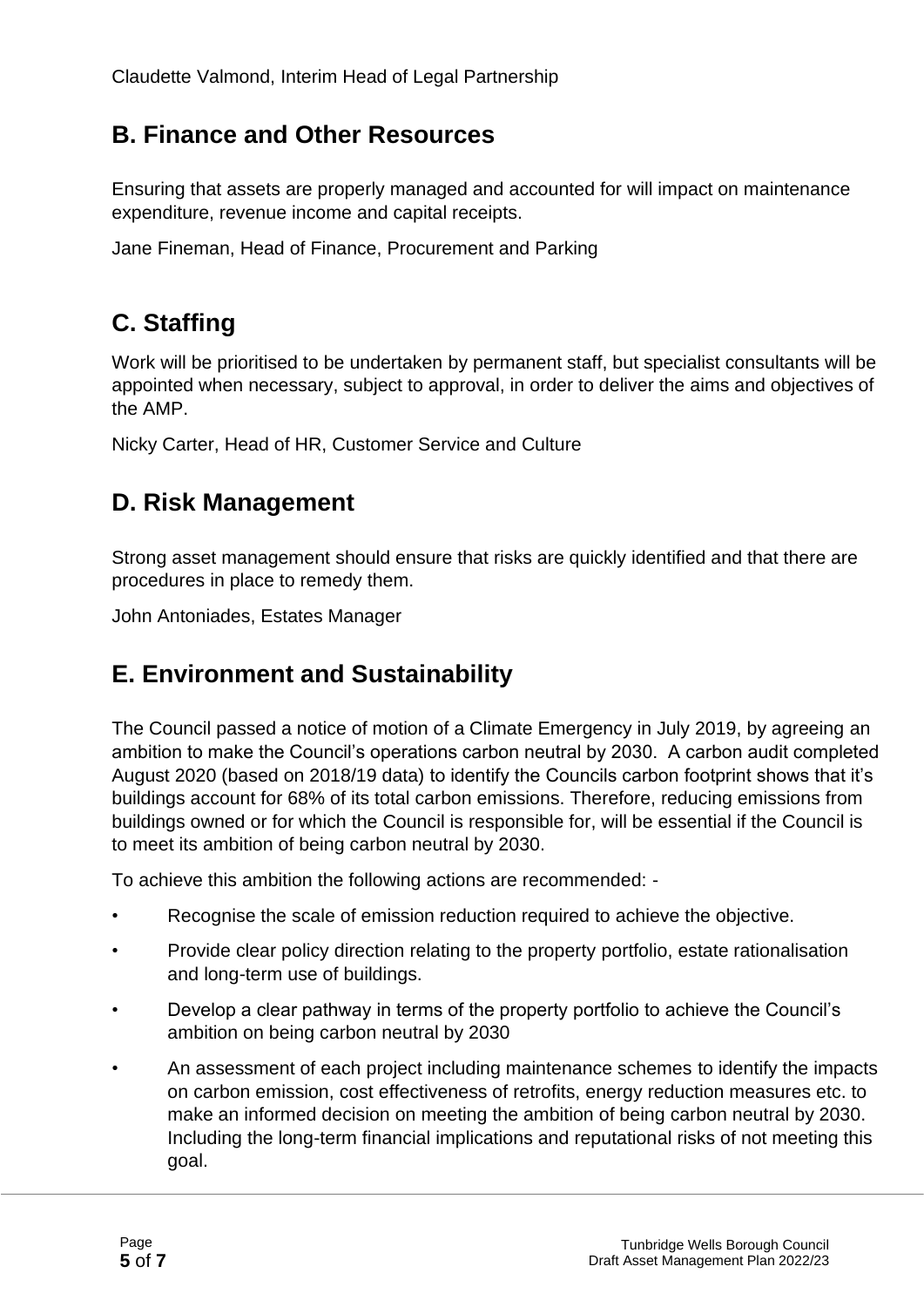### **F. Community Safety**

There are no consequences of concern arising from this report.

Terry Hughes, Community Safety Manager

### **G. Equalities**

Decision-makers are reminded of the requirement under the Public Sector Equality Duty (s149 of the Equality Act 2010) to have due regard to (i) eliminate unlawful discrimination, harassment, victimisation and other conduct prohibited by the Act, (ii) advance equality of opportunity between people from different groups, and (iii) foster good relations between people from different groups.

The Draft Asset Management plan includes proposals and projects which have the potential to support the aims of the duty to advance equality of opportunity and foster good relations with regard to:

- Property and projects maintenance programmes that could impact on access for protected characteristics;
- Delivering the Amelia Scott project;
- Working with the Parish and Town Councils to progress community facility projects;
- Cranbrook and Paddock Wood;
- Managing the asset portfolio in accordance with the Council's Corporate Priorities and the Five Year Plan; Medium Term Financial Strategy; and the Cultural Strategy;
- Managing the asset portfolio to deliver the needs of the Council's services;
- Ongoing support for regeneration of Royal Tunbridge Wells, Cranbrook, Southborough and Paddock Wood Town Centres and working with land owners and Town and Parish Councils to progress potential opportunities including the provision of new community facilities for Cranbrook and Paddock Wood;
- Monitoring changes in compliance legislation relevant to the property portfolio and maintain and manage accordingly to ensure statutory compliance;
- Supporting development initiatives in Royal Tunbridge Wells, Cranbrook and Paddock Wood central areas.

One of the aims of the Property Management Strategy is to ensure that the portfolio is managed in accordance with the Council's Equalities Policy, with Equalities Impact Assessments being undertaken as and when appropriate. An EQIA has already been completed on the Council's five year plan and the Amelia Scott project which is referred to in the draft Asset Management Plan.

John Antoniades, Estates Manager